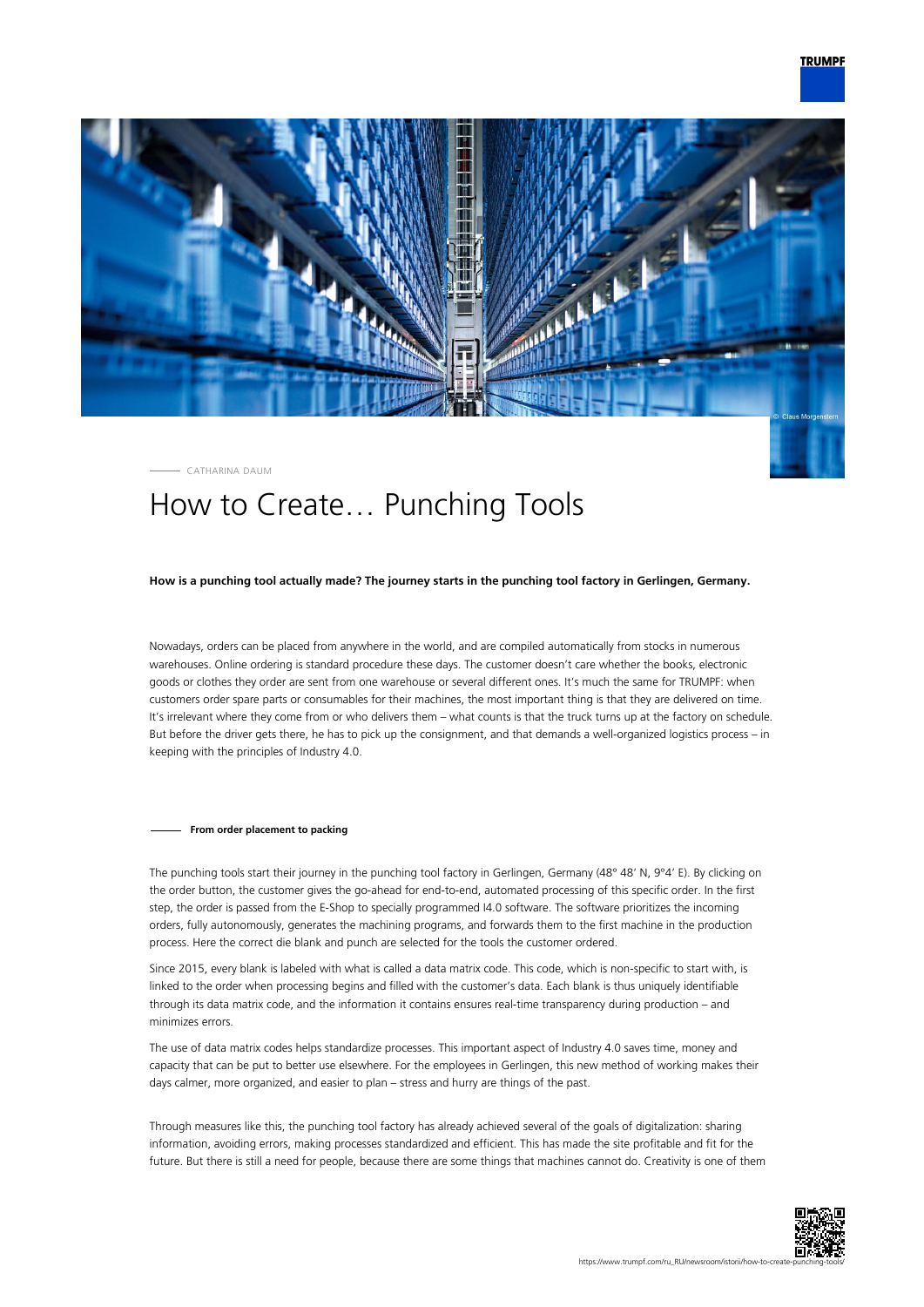– for example when designing special-purpose tools. Nor can they replace the human element: customer management.

## **» "The customers start the machines themselves when they order – it couldn't be more direct or digital."**

The 85 employees in Gerlingen handle orders for a total of 800 to 1000 individual items each day. These include the punching tools ordered by Haimerl, which are now ready to move on to the laser labeling station. The data matrix code is scanned automatically to read out the necessary information. This means that, in the future, this entire step can be automated using a flexible robot cell.

The labeling helps with the final step, namely order picking and dispatch. Here too, most of the tasks are carried out by automated functions. The person in charge of packaging is notified as soon as an order is complete, i.e. all ordered items are ready for dispatch. Thanks to smart digital networking, orders for standard tools placed before 2 p.m. can be dispatched the same day. An on-time delivery rate of 98 percent confirms the reliability of this process. Once the freight forwarder's truck has collected the consignment of punching tools, it is delivered directly to the customer.



Order placement: Online ordering is standard procedure these days. Picture: Claus Morgenstern



Start of production: The punching tools start their journey in the punching tool factory in Gerlingen, Germany. Picture: Claus Morgenstern



Since 2015, every blank is labeled with what is called a data matrix code. Picture: Claus Morgenstern



The use of data matrix codes helps standardize processes. Picture: Claus Morgenstern



Customization: Each blank is uniquely identifiable through its data matrix code. Picture: Claus Morgenstern



Laser labeling: The labeling helps with the final step, namely order picking and dispatch. Picture: Claus Morgenstern